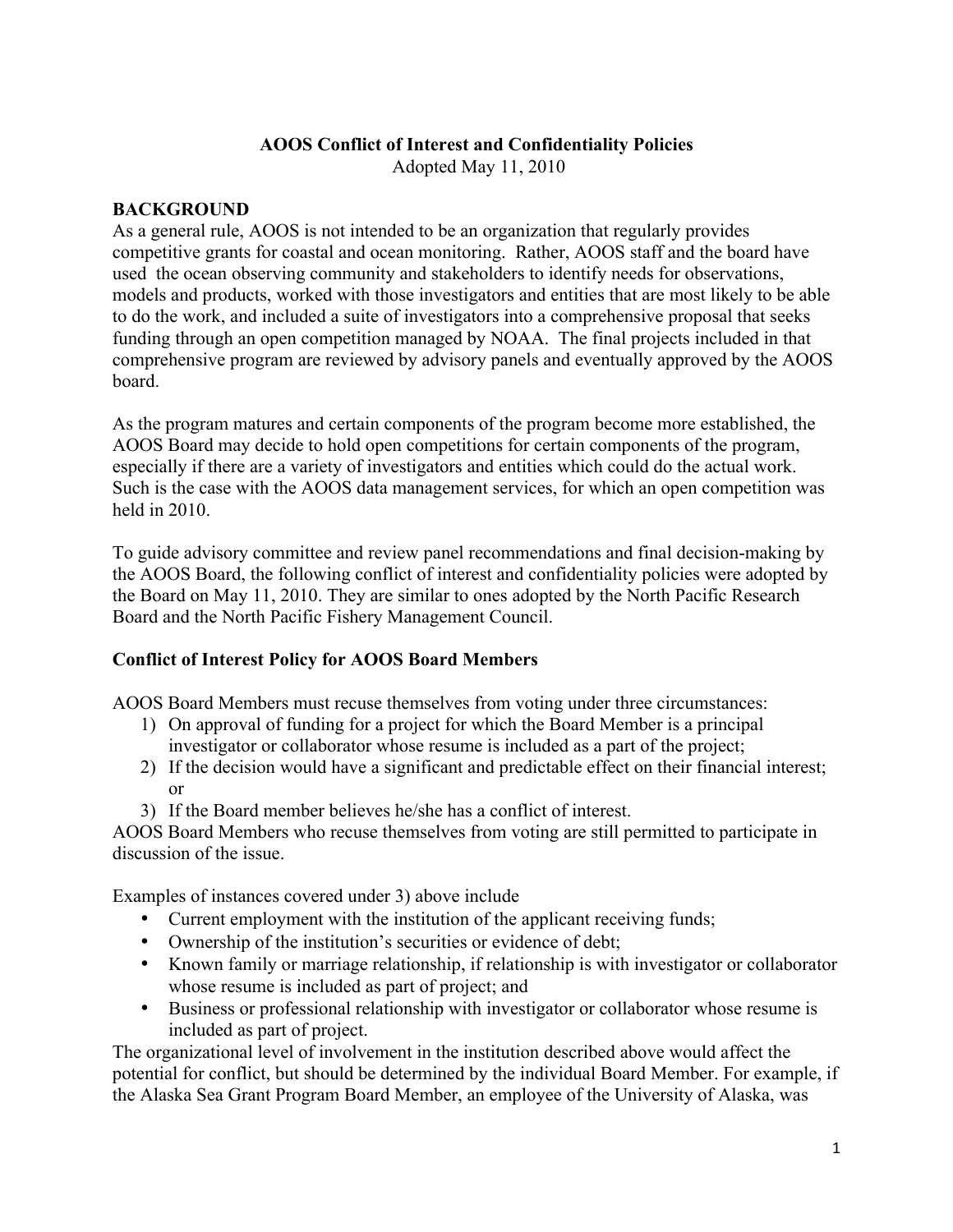voting on a decision affecting funding for the University of Alaska, the potential for conflict should be noted, but the Board Member should determine if it is sufficient to result in recusal.

The AOOS Board may determine by majority vote if the Board Member does or does not have a conflict if the conflict is not clear.

# **Conflict of Interest Policy for AOOS Advisory Committee Members and Independent Reviewers**

AOOS Advisory Committee members and independent reviewers should consider potential conflict situations that may arise in their review of projects being considered for funding and in other activities related to their activities. An individual may serve on advisory committees despite a personal conflict, but must recuse him/herself from voting under three broad affiliations characterized below. The member may remain in the meeting for discussion purposes for all affiliations except item 2, bullet 4, wherein the member must leave the room during discussions and voting. Independent reviewers should recuse themselves from evaluating proposals if any of the following circumstances apply.

- 1. Affiliation with an Applicant Institution or Institution Proposed to Receive Funding
	- Current employment at the applicant institution or agency within the specific department of the applicant, or being considered for employment in that department
	- Ownership of the institution's securities or other evidences of debt
	- Current membership on a visiting committee or similar body that directly relates to the proposal.
	- Current enrollment as a student at a department or school submitting a proposal if the proposed project will be of direct professional or financial benefit.
	- Received and retained an honorarium or award related to work or activities in the specific department of the applicant within the last 12 months

2. Affiliation with an Investigator, Project Director, or Other Person with Personal Interest in the Proposal or Project Proposed to Receive Funding

- Known family or marriage relationship, if relationship is with a principal investigator, collaborator (if curriculum vitae is included in proposal) or project director
- Business or professional partnership
- Past or present association as major thesis/dissertation advisor or thesis/dissertation student to one of the principal investigators
- Advisory committee member is a principal investigator on a proposal or is listed as a collaborator and a curriculum vitae is included in the proposal package (for this case only, the panel member must leave the room during discussion and voting on that particular proposed project)
- Reviewers who have submitted a proposed project may be called on to review other proposals, but only if there is a shortage of available reviewers.

3. Other Affiliations or Relationships

• Interests of the following persons must be treated as if they were that of the Advisory Committee member or technical reviewer: any affiliation or relationship of member's spouse or minor child or sibling, of a relative living in the immediate household or of